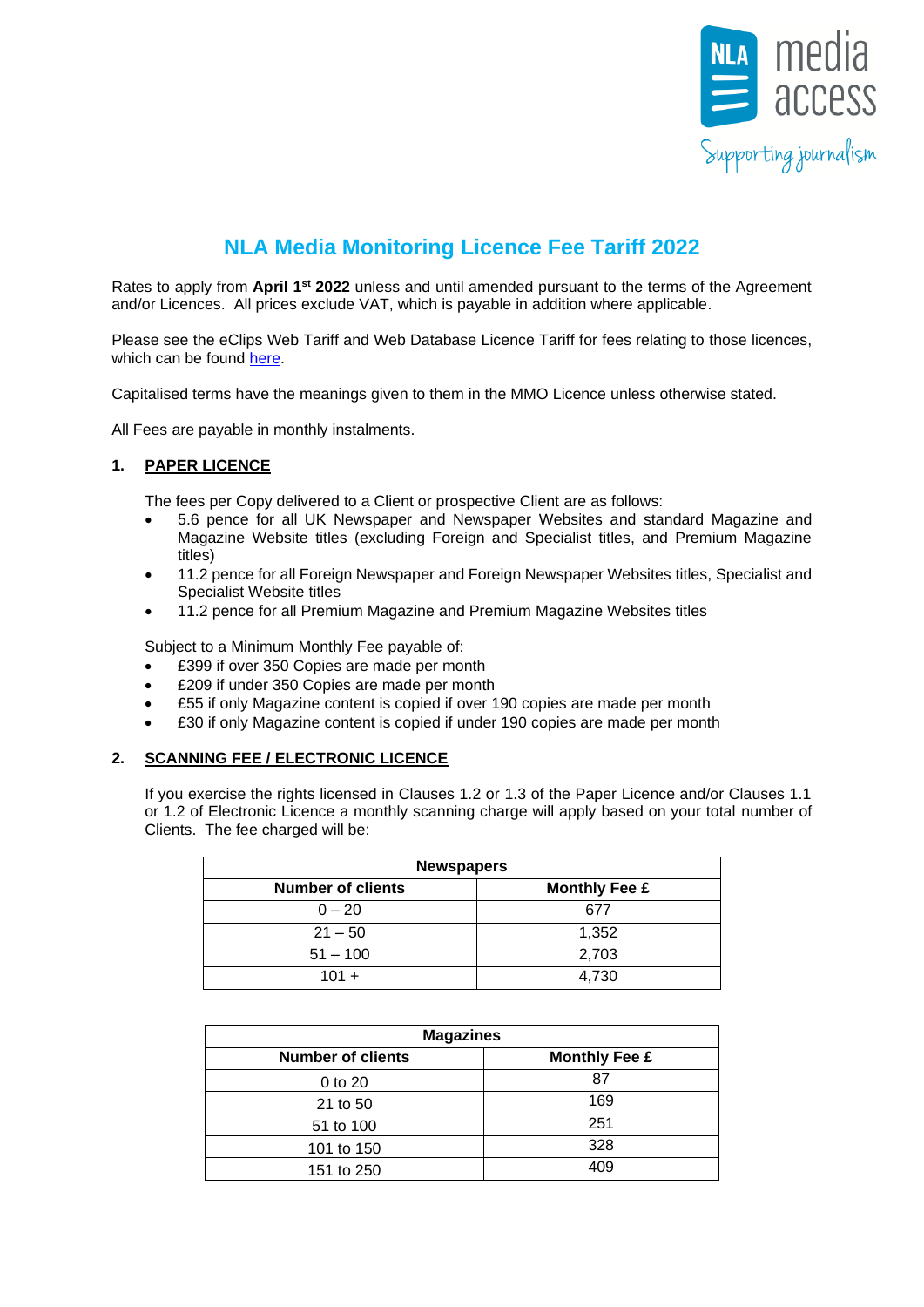| 251 to 750   | 489 |
|--------------|-----|
| 751 to 1250  | 571 |
| 1251 to 1750 | 650 |

The fees for each Cutting made available to Clients or prospective Clients pursuant to the Electronic Service are as follows:

- 13.6 pence for all UK Newspaper and Newspaper Websites and standard Magazine and Magazine Website titles (excluding Foreign and Specialist titles, and Premium Magazine titles)
- 27.2 pence for all Foreign Newspaper and Foreign Newspaper Websites titles, Specialist and Specialist Website titles
- 27.2 pence for all Premium Magazine and Premium Magazine Websites titles

# **3. DATABASE LICENCE**

## **3.1 Database Access Service - Pay As You Go**

The Database Access Service - Pay As You Go subscription fee is as follows:

| <b>Number of Clients</b> | <b>Monthly Fee £</b> |  |
|--------------------------|----------------------|--|
| n/a                      | 1.310                |  |

Fee for each Link sent to a Permitted User at a Client or prospective Client:-

• £1.08 for each Link sent

## **3.2 Database Access Service – Hybrid**

The Hybrid Data Feed Service subscription fees for the **Database Core Repertoire** are as follows:

| <b>Number of clients</b> | <b>Monthly Fee £</b> |
|--------------------------|----------------------|
| $0 - 20$                 | 3,964                |
| $21 - 50$                | 5,639                |
| $51 - 100$               | 7,314                |
| $101 - 150$              | 8,990                |
| $151 - 250$              | 10,667               |
| $251 - 750$              | 14,857               |
| 751 and above            | POA                  |

The Fee for each Cutting made available to a Client or a prospective Client is:

- 4. 13.6 pence for **Database Core Repertoire** titles
- 5. £1.14 for all non **Database Core Repertoire** titles

## **3.3 XML Data Feed Service**

The XML Data Feed Service subscription fees for the **Database Core Repertoire** are as follows:

| <b>Number of clients</b> | <b>Monthly Fee £</b> |
|--------------------------|----------------------|
| $0 - 20$                 | 3,964                |
| $21 - 50$                | 5,639                |
| $51 - 100$               | 7,413                |
| $101 - 150$              | 8,990                |
| 151 - 250                | 10,667               |
| $251 - 750$              | 14,857               |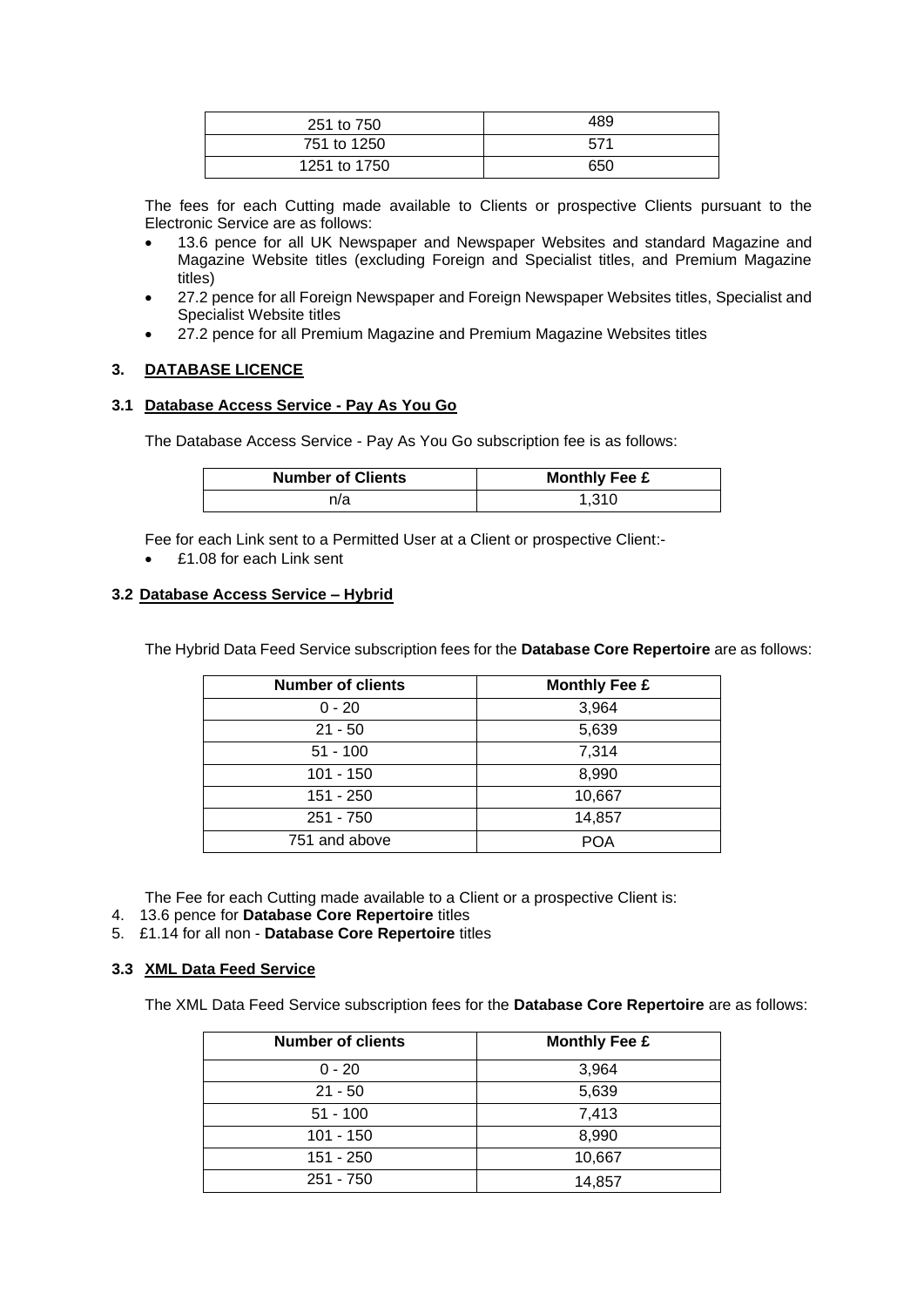| ラロッ<br>and above<br>$\cdot$ |  |
|-----------------------------|--|

The XML Data Feed Service subscription fees for the **Database Supplementary Repertoire** titles are available [here.](http://blog.nla.co.uk/documentation/NLA%20database%20Title%20list%202017.xlsm)

The Fee for each Cutting made available to a Client or a prospective Client is:

- 13.6 pence for Newspaper and standard Magazine titles
- 27.2 pence for Premium Magazine titles and Specialist Titles
- 27.2 pence for all Foreign titles

## **3.4 Image Data Service (IDS)**

The Image Data Service subscription fee for the Database Core Repertoire is as follows:

| <b>Number of Clients</b>                     | <b>Monthly Fee £</b> |
|----------------------------------------------|----------------------|
| $0 - 20$                                     | 11,972               |
| $21 - 50$                                    | 13,048               |
| $51 - 100$                                   | 14,122               |
| 101 - 150                                    | 15,196               |
| $151 - 250$                                  | 16,268               |
| Thereafter for each 1-100 additional clients | $+1,076$             |

The IDS Service subscription fees for the **Database Supplementary Repertoire** titles are available [here.](http://blog.nla.co.uk/documentation/NLA%20database%20Title%20list%202017.xlsm)

The fee for each Cutting made available to a Client or a prospective Client is:

- 13.6 pence for Newspaper and standard Magazine titles
- 27.2 pence for Premium Magazine titles and Specialist Titles
- 27.2 pence for all Foreign titles

## **3.5 Full Page Data Feed Service**

The Full Page Data Feed Service subscription fees are calculated by adding together:

a. Subscription Fee

| <b>Number of Clients</b> | <b>Monthly fee</b> | <b>Annual Subscription</b><br>Fee £ |
|--------------------------|--------------------|-------------------------------------|
| $0 - 20$                 | 951                | 11,412                              |
| $21 - 50$                | 963                | 11,556                              |
| $51 - 100$               | 973                | 11,676                              |
| $101 - 150$              | 984                | 11,808                              |
| $151 - 250$              | 998                | 11,976                              |
| $251 - 750$              | 1,040              | 12,480                              |
| 751 - 1250               | 1,094              | 13,128                              |
| 1251 - 1750              | 1,147              | 13,764                              |

and

b. a per title fee:

| Number of<br><b>Clients</b> | Annual per<br>title fee | <b>Annual per title</b><br>fee (premium<br>magazine titles) | <b>Annual per title</b><br>fee (foreign<br>titles) |
|-----------------------------|-------------------------|-------------------------------------------------------------|----------------------------------------------------|
| $2 - 20$                    |                         | 122                                                         | 122                                                |